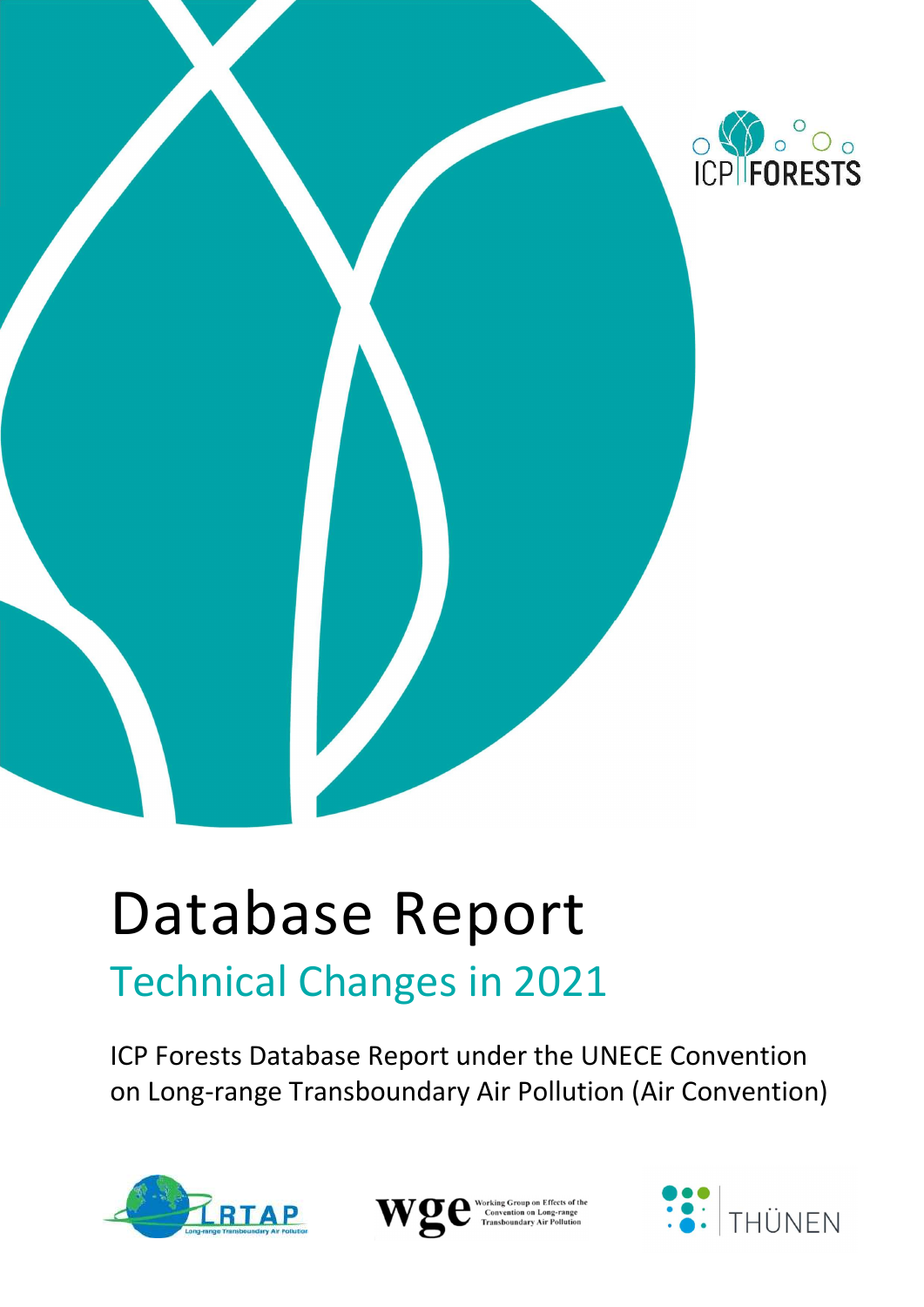United Nations Economic Commission for Europe (UNECE) Convention on Long-range Transboundary Air Pollution (Air Convention) International Co-operative Programme on Assessment and Monitoring of Air Pollution Effects on Forests (ICP Forests) http://icp-forests.net



#### Contact

Programme Co-ordinating Centre of ICP Forests Kai Schwärzel, Head Thünen Institute of Forest Ecosystems Alfred-Möller-Str. 1, Haus 41/42 16225 Eberswalde, Germany Email: pcc-icpforests@thuenen.de

#### Recommended citation

Kirchner T, Haggenmüller K, editors (2021) Database Report: Technical Changes in 2021. ICP Forests Database Report under the UNECE Convention on Long-range Transboundary Air Pollution (Air Convention). Eberswalde: Thünen Institute.

Copyright 2021 by Thünen Institute

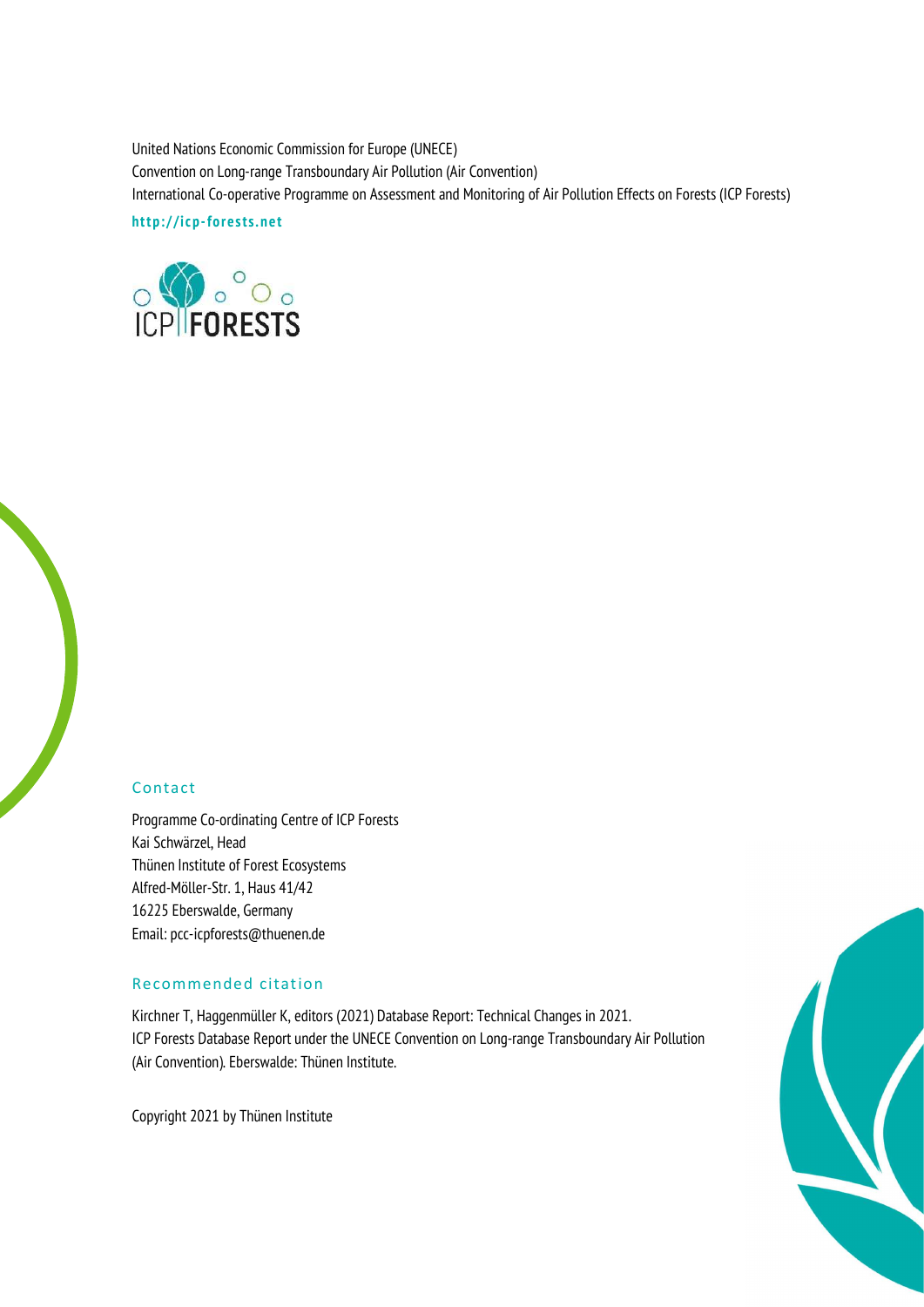# **CONTENTS**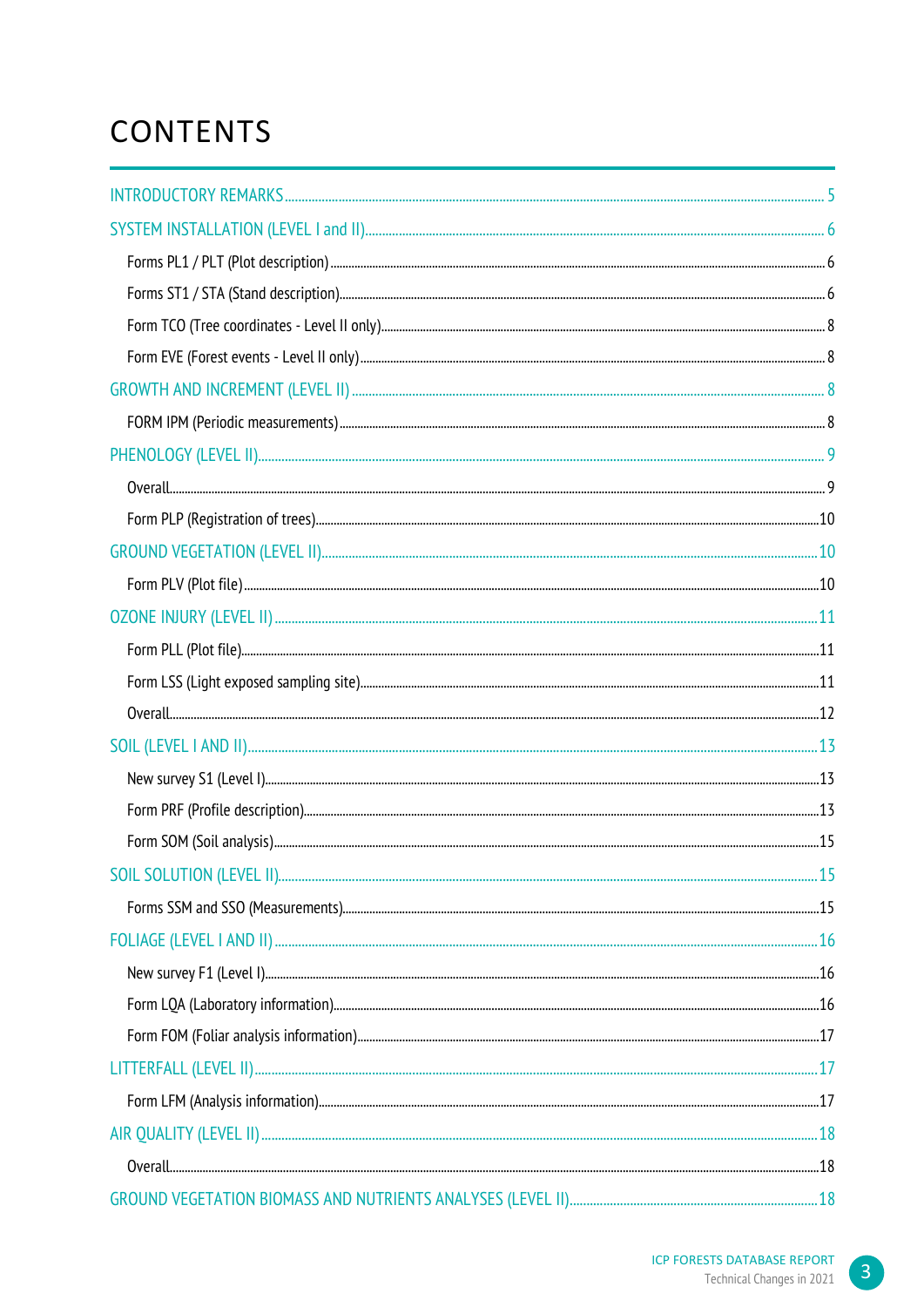$\begin{array}{c} 4 \end{array}$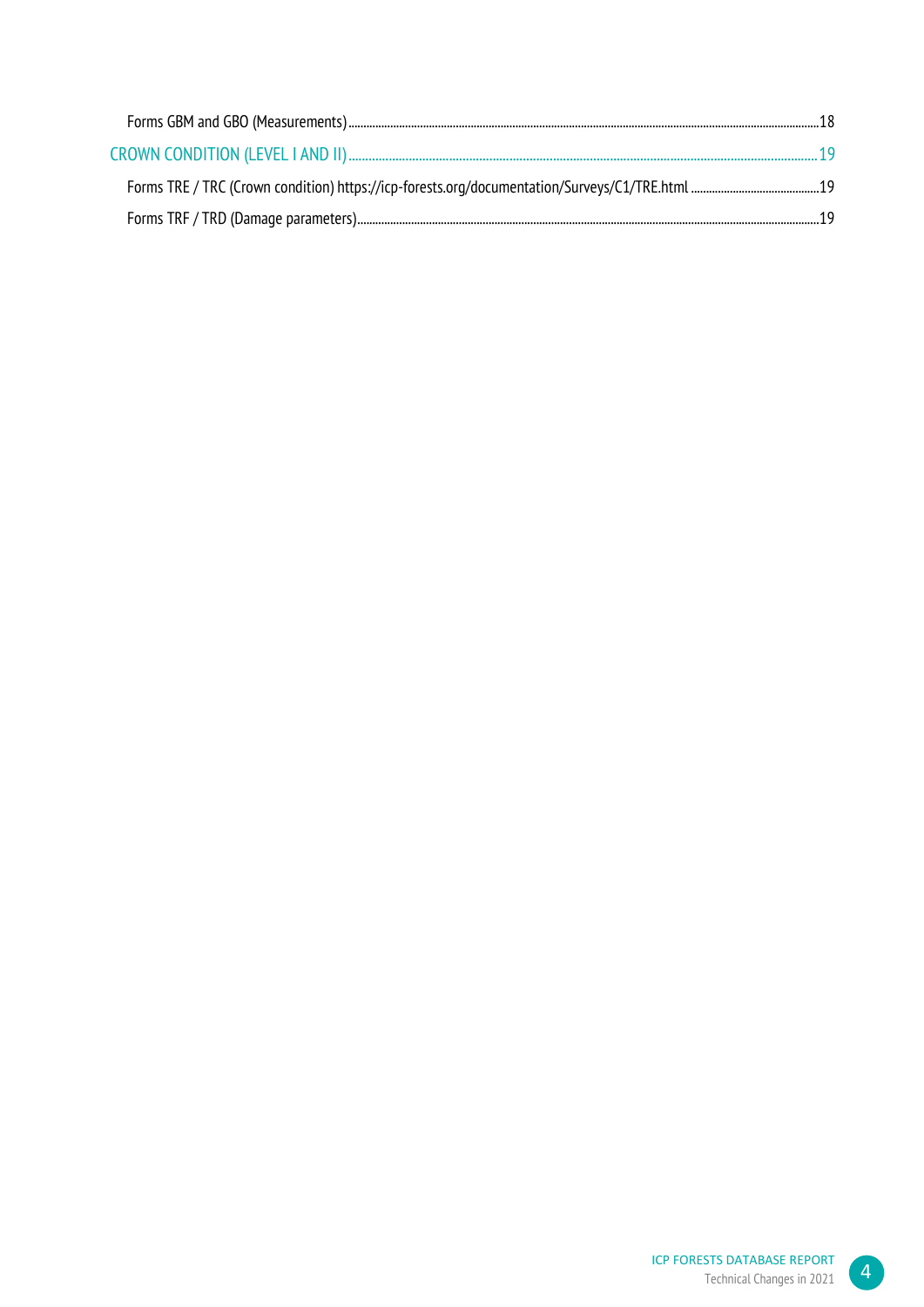# INTRODUCTORY REMARKS

This document is supposed to give a quick overview of relevant database changes in the period 2019 – 2021. Editorial changes (e.g. language improvements) are not mentioned here.

Most of the changes come from the manual revision in 2019. In addition, some changes were needed to correct wrong implementations from the past. Such changes which do not affect the monitoring itself are marked with "database maintenance" in the document.

Please take into consideration, that this report can represent just an intermediate status. The current specifications are always documented under: https://icp-forests.org/documentation.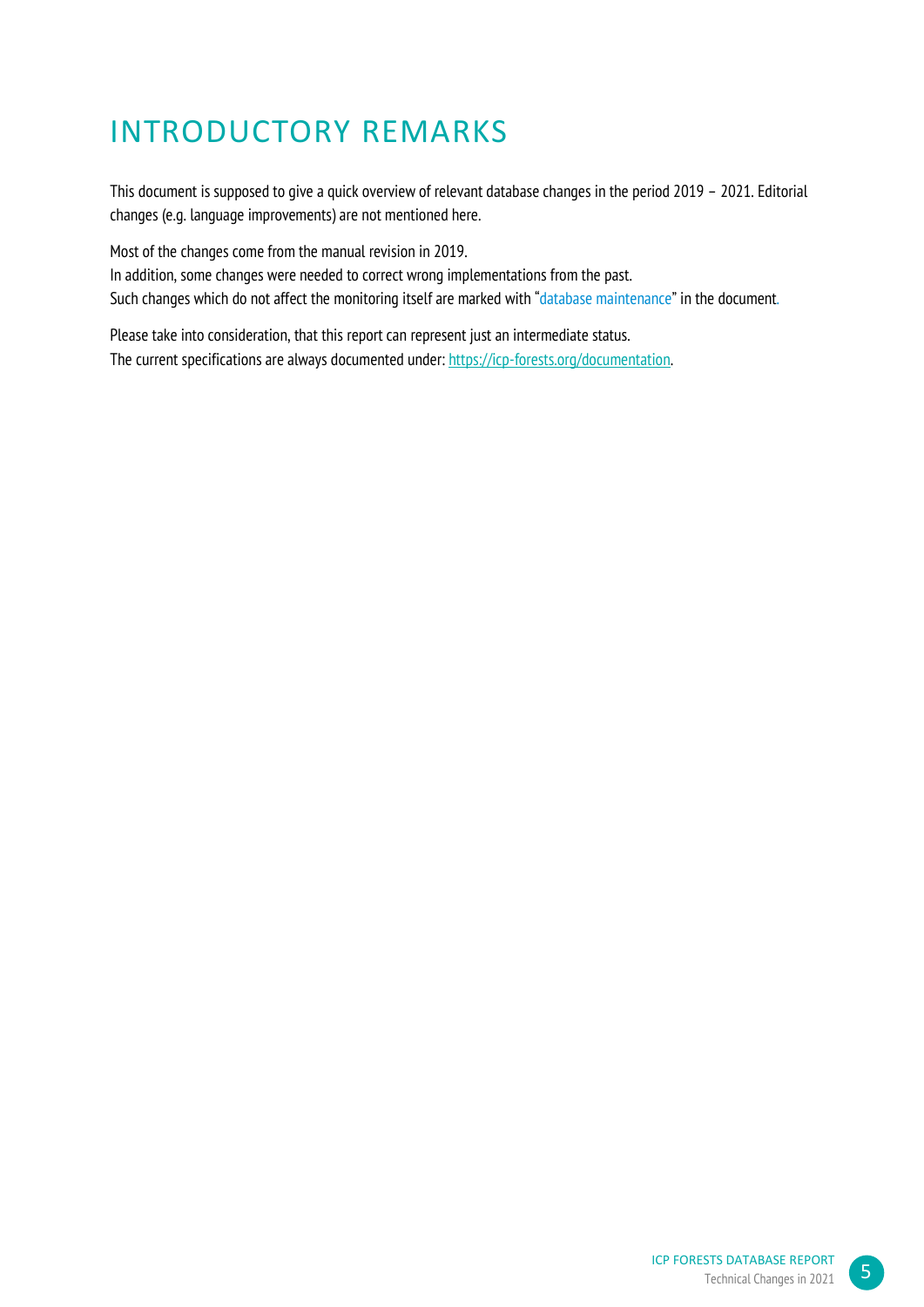# SYSTEM INSTALLATION (LEVEL I AND II)

# Forms PL1 / PLT (Plot description)

https://icp-forests.org/documentation/Surveys/Y1/PL1.html | https://icp-forests.org/documentation/Surveys/SI/PLT.html

#### New column

relocated plot: In case a new plot is installed in order to replace another one, the number of the replaced plot is to be reported. E.g. Plot number 33 has been destroyed by a storm, then a replacement plot was installed with code 100 at a different location. The attribute PLT.relocated\_plot of the new plot 100 has to be filled with 33.

#### Mandatory

Following attributes have changed from optional to mandatory in accordance to the manual:

plot\_size: plot area, at least 0,25 ha, does not include the area of the buffer zone

# Forms ST1 / STA (Stand description)

https://icp-forests.org/documentation/Surveys/Y1/ST1.html | https://icp-forests.org/documentation/Surveys/SI/STA.html

#### New columns

- cutting year: Unless the stand is managed to keep a permanent cover of adult trees, the year of the final cutting must be approximately estimated (while assuming that no unplanned disturbance will destroy the stand earlier).
- canopy gaps: Stand heterogeneity is evaluated with the cumulated area of large gaps in the canopy (gaps larger than those caused by thinning operations) due to e.g. storm damages.
- stand rotation: The stand rotation number aims to count the successive tree populations that have been monitored in the same plot area. It starts from 1 with the first forest stand monitored since plot installation.
- code\_notimb\_util\_buffer: Non-timber utilization in the buffer zone
- code manage intensity buffer: Intensity of management in the buffer zone

## Mandatory Level II

Following attributes have changed from optional to mandatory for Level II plots in accordance to the manual:

- top height: Mean height of the 100 trees with the largest diameter at breast height (dbh) per ha
- det top height: Determination of top height
- cov\_layers: Coverage tree layers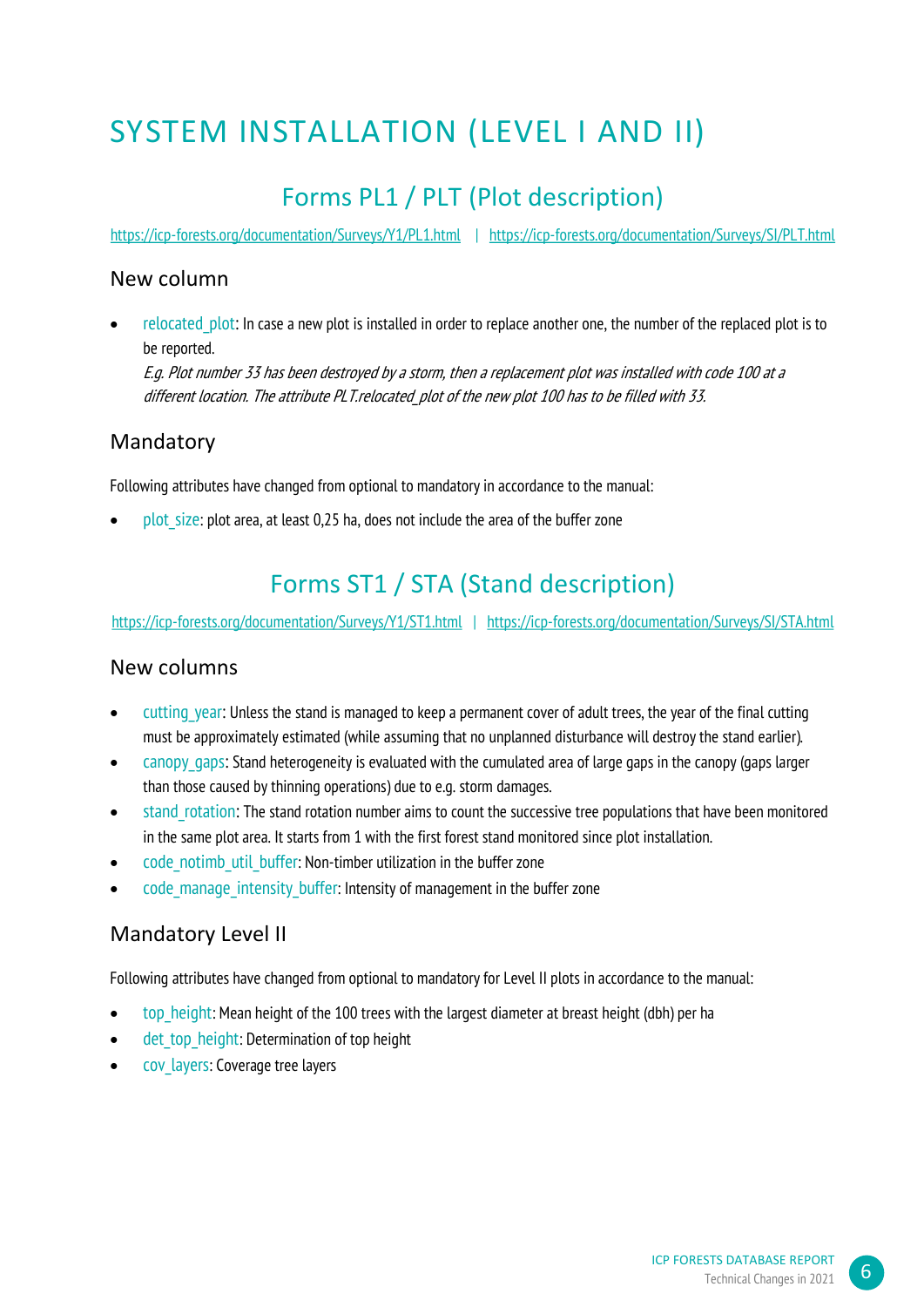## Renamed columns

| <b>OLD</b>            | <b>NEW</b>                 |
|-----------------------|----------------------------|
| code notimb util      | code notimb util plot      |
| code manage intensity | code_manage_intensity plot |
| code manage method    | code silvicult system      |

## New dictionary categories

Changes indicated with green colour in tables

• d prev landuse: Previous land use https://icp-forests.org/documentation/Dictionaries/d\_prev\_landuse.html

| Code           | <b>Description</b>                                  | From year | To_year |
|----------------|-----------------------------------------------------|-----------|---------|
|                | Farmland, cropland                                  | 1984      |         |
| $\mathbf{2}$   | Grassland                                           | 1984      |         |
| 3              | Pasture, including silvo-pastural systems           | 1984      | 2020    |
| 3.1            | Shrubland, including heathland / moors              | 1984      |         |
| 4              | Drained wetland                                     | 1984      | 2020    |
| 4.1            | Wetland                                             | 1984      |         |
| 5              | Primary forest                                      | 1984      |         |
| 5.1            | Forest and woodland (other than primary forest)     | 1984      |         |
| 6              | <b>Other</b>                                        | 1984      |         |
| $\overline{7}$ | Reclaimed land from mining or industrial activities | 1984      |         |
| 9              | Unknown                                             | 1984      |         |

## Dictionary renamed

| <b>OLD</b>      | <b>NEW</b>         |
|-----------------|--------------------|
| d_manage_method | d_silvicult_system |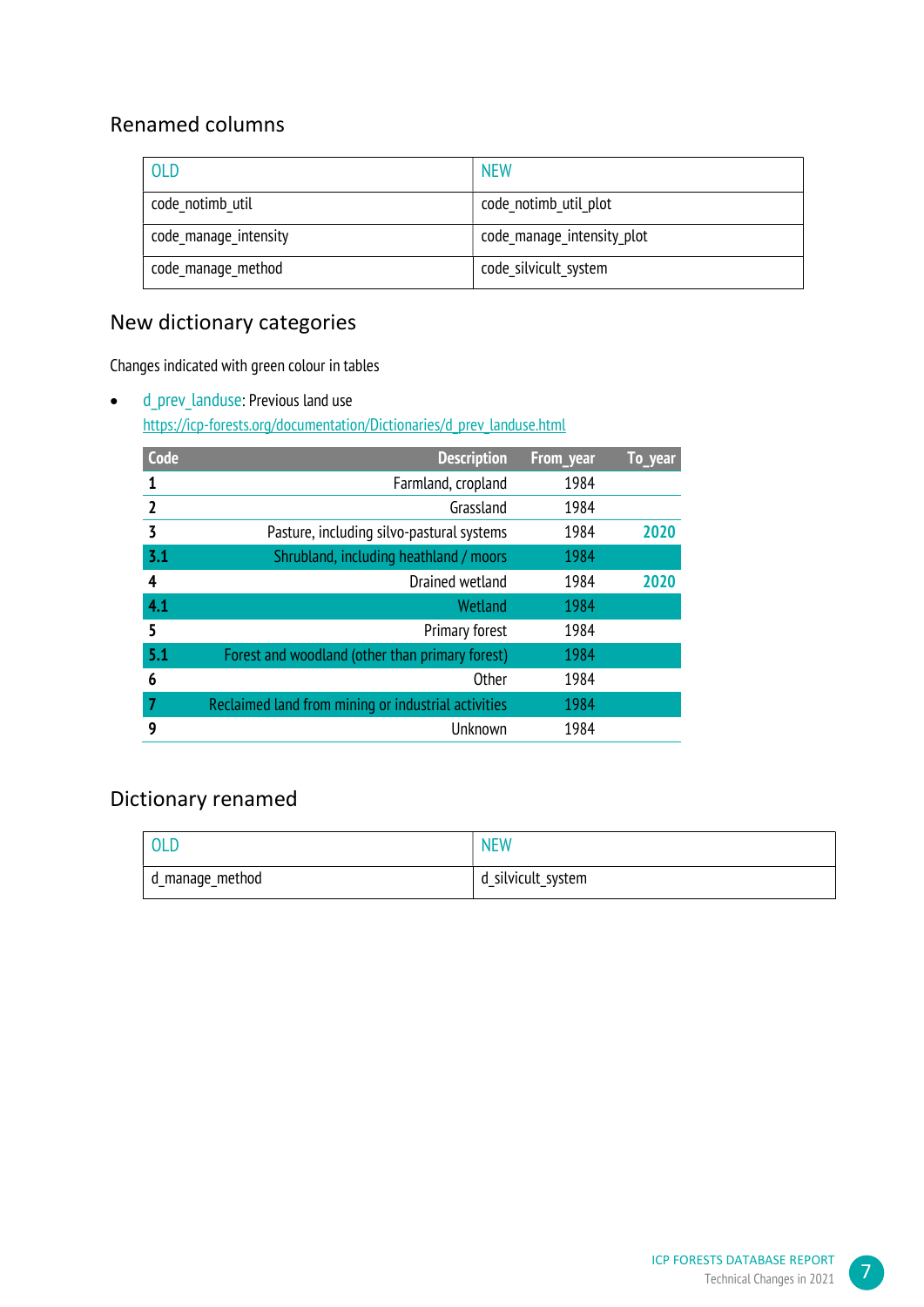# Form TCO (Tree coordinates - Level II only)

#### https://icp-forests.org/documentation/Surveys/SI/TCO.html

The form already existed for many years, but data has not been submitted so far. The form can be used to submit following information:

- exact coordinates of trees as relative positions to the centre of the plot
- numbers used for a specific tree in surveys conducting data on tree level (It is known that a tree might have differing numbers in surveys. Having all numbers used for a tree level information can be brought together over different surveys.)
- information if a tree is inside or outside of the main plot

# Form EVE (Forest events - Level II only)

https://icp-forests.org/documentation/Surveys/SI/EVE.html

#### New Form

 EVE: Management operations and natural disturbances: All noticeable forest management operations and all natural causes of tree losses in Level II plots since plot installation – and even from earlier if the information is available – must be listed, dated (as precisely as possible) and documented (as far as known), so that they can be taken into account as potential explanatory factors of ecosystem responses. This information must be updated at least every 5 years.

# GROWTH AND INCREMENT (LEVEL II)

## FORM IPM (Periodic measurements)

https://icp-forests.org/documentation/Surveys/GR/IPM.html

#### New columns

- code diameter: Exact diameter measurement method, coded in d diameter https://icp-forests.org/documentation/Dictionaries/d\_diameter.html
- code\_volume: Exact volume definition, coded in d\_volume https://icp-forests.org/documentation/Dictionaries/d\_volume.html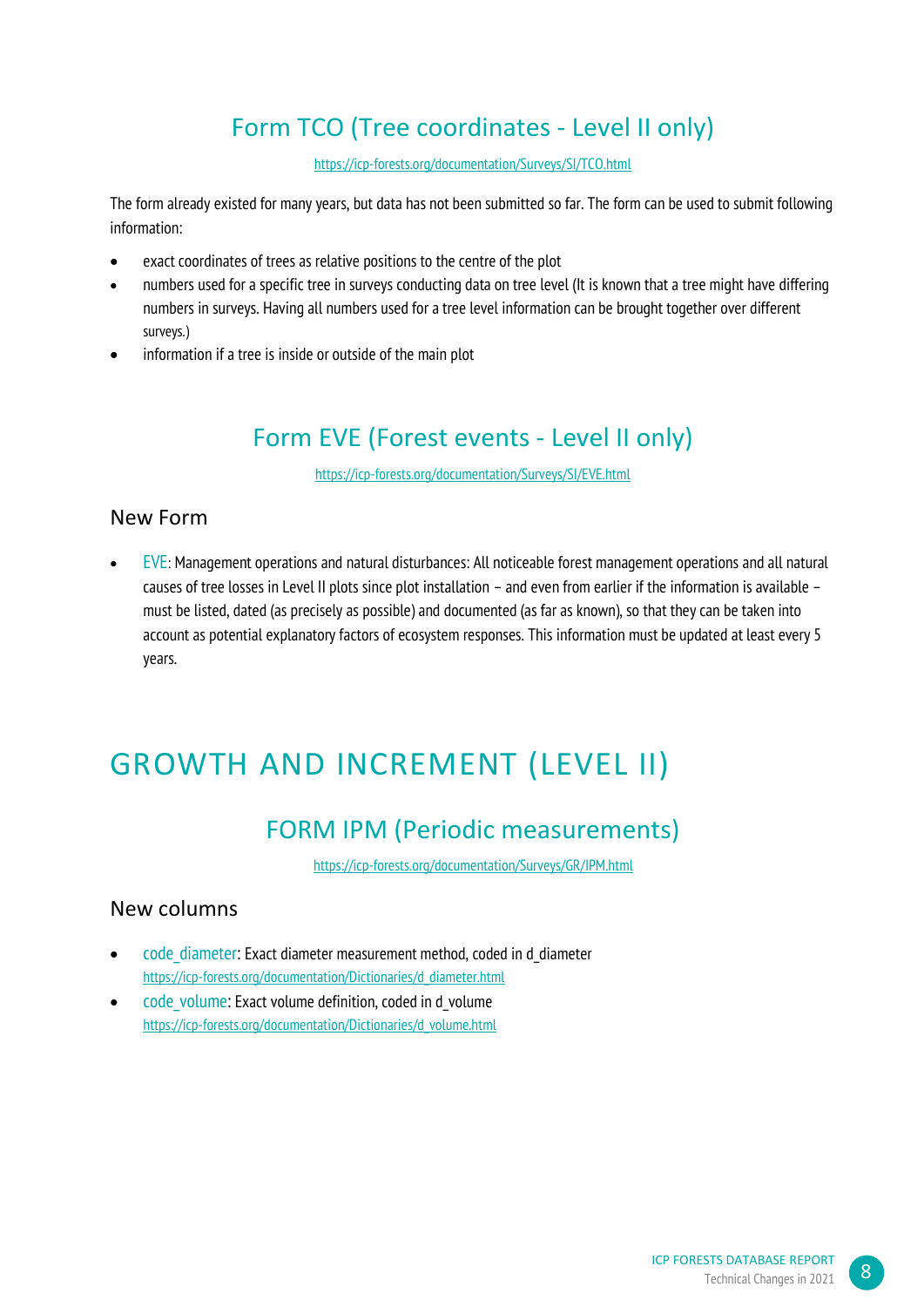# PHENOLOGY (LEVEL II)

# **Overall**

https://icp-forests.org/documentation/Surveys/PH/index.html

#### New dictionary category

Changes indicated with green colour in tables

d event: A new phenological phase 'fruiting' is introduced as an optional parameter https://icp-forests.org/documentation/Dictionaries/d\_event.html

| Code           | <b>Description</b>   | From_year |  |
|----------------|----------------------|-----------|--|
| 1              | Flushing             | 1984      |  |
| $\overline{2}$ | Colour changes       | 1984      |  |
| $\overline{3}$ | Leaf/needle fall     | 1984      |  |
| 4              | Leaf or crown damage | 1984      |  |
|                | Other damage         | 1984      |  |
| 6              | Lammas shoots /      | 1984      |  |
|                | secondary flushing   |           |  |
| 7              | Flowering            | 1984      |  |
| 8              | Fruiting             | 1984      |  |

#### Dictionary updates

Changes indicated with green colour in tables

• d event score: Due to the introduction of the new phenological phase 'fruiting' the score descriptions were updated as well

https://icp-forests.org/documentation/Dictionaries/d\_event\_score.html

| Code | <b>Description</b>                       |
|------|------------------------------------------|
| 6.0  | Flowering / Fruiting / Damage absent     |
| 7.0  | Flowering / Fruiting / Damage present    |
| 7.1  | Flowering / Fruiting sparse (optional)   |
| 7.2  | Flowering / Fruiting moderate (optional) |
| 7.3  | Flowering / Fruiting abundant or mast    |
|      | (optional)                               |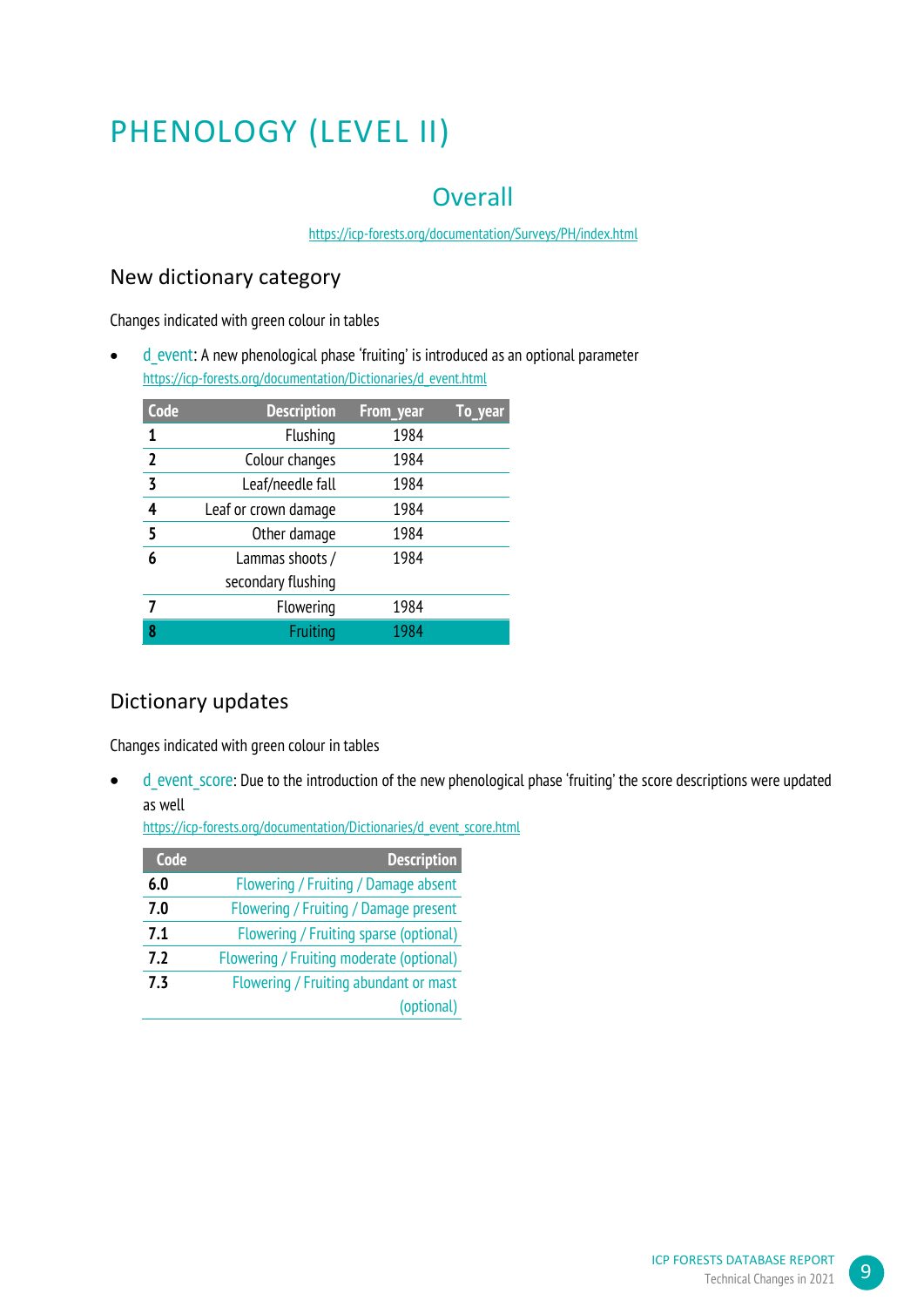# Form PLP (Registration of trees)

https://icp-forests.org/documentation/Surveys/PH/PLP.html

#### New dictionary categories

Changes indicated with green colour

 d\_visible\_crown: New category 'Total crown including isolated branches' was added https://icp-forests.org/documentation/Dictionaries/d\_visible\_crown.html

| <b>Code</b>    | <b>Description</b>                      |
|----------------|-----------------------------------------|
|                | Top of the crown                        |
| $\overline{2}$ | Middle of the crown                     |
| 3              | Top and middle of the crown             |
|                | Whole crown                             |
|                | Total crown including isolated branches |

 $\bullet$  d direction: New category 'All sides' was added https://icp-forests.org/documentation/Dictionaries/d\_direction.html

| Code           | <b>Description</b> | From year | To year |
|----------------|--------------------|-----------|---------|
| 1              | North              | 1984      |         |
| $\mathbf{2}$   | North-east         | 1984      |         |
| $\overline{3}$ | East               | 1984      |         |
| 4              | South-east         | 1984      |         |
|                | South              | 1984      |         |
| 6              | South-west         | 1984      |         |
| 7              | West               | 1984      |         |
| 8              | North-west         | 1984      |         |
| 9              | <b>All sides</b>   | 1984      |         |

# GROUND VEGETATION (LEVEL II)

# Form PLV (Plot file)

https://icp-forests.org/documentation/Surveys/GV/PLV.html

#### New columns

- shrub low cover: Shrub low sublayer cover (only ligneous and all climbers) > 0.5 m and ≤ 2 m height. Has to be reported in % of total area, e.g. 10,5.
- shrub high cover: Shrub high sublayer cover (only ligneous and all climbers) > 2 m and ≤ 5 m height. Has to be reported in % of total area, e.g. 20,0.

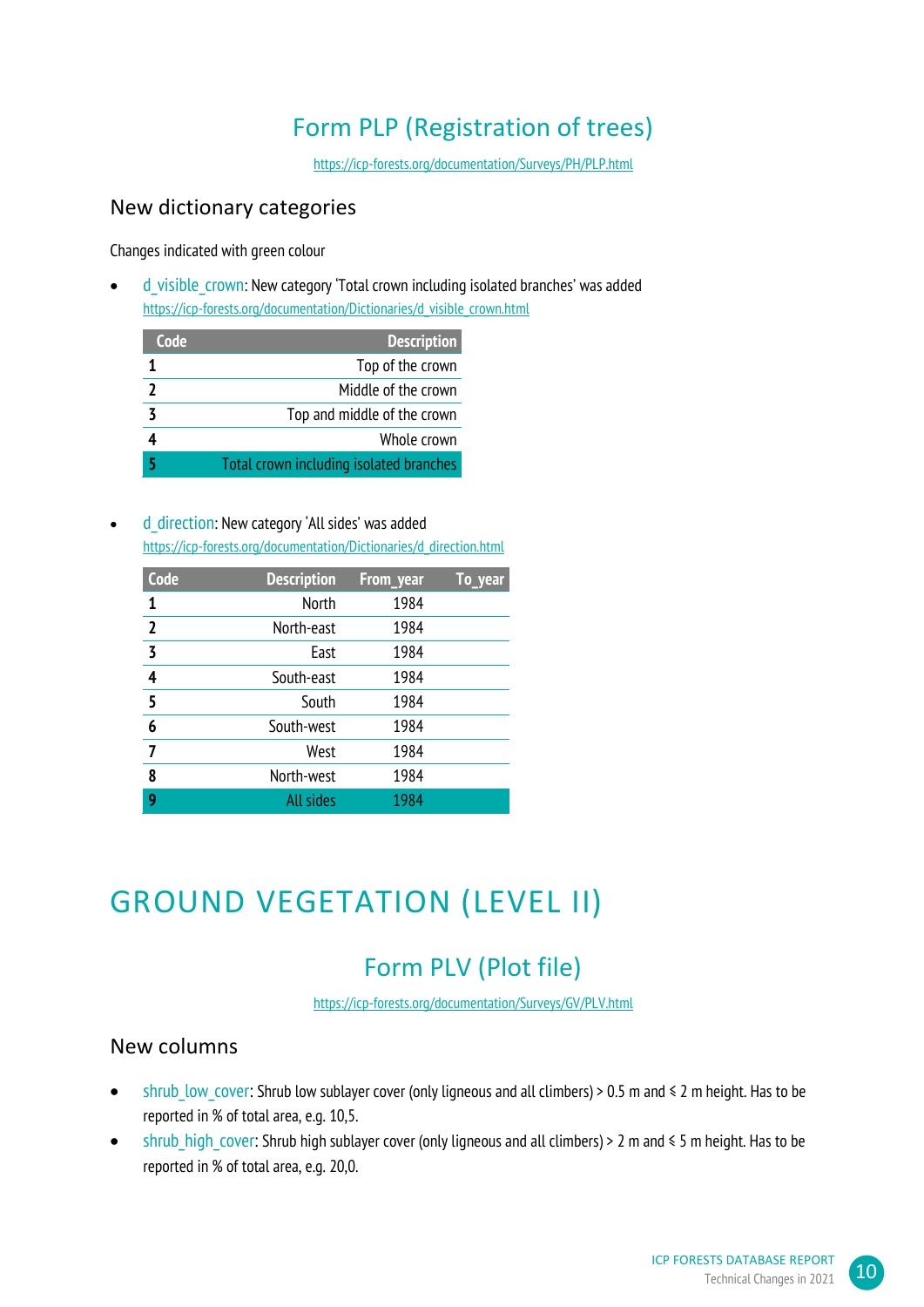# OZONE INJURY (LEVEL II)

# Form PLL (Plot file)

https://icp-forests.org/documentation/Surveys/OZ/PLL.html

### New columns

code precision level (database maintenance): The number of sampled rectangles in LESS sites are determined on behalf of a specified error level. Before 2011 experts could choose between the error levels 10% and 20%. The higher the error level, the less rectangles are sampled. In 2011 the 20% error (code = 20) was permanently skipped, because it led to a too low number of sampled rectangles, thus with lowly reliable results. Consequently since 2011 only an error level of 10% is valid. In this context the attribute code precision level has been removed from the form, because it was regarded as needless, for as long as only one value is valid anymore. However, in order to keep up comparability with past assessments before 2011, when both error levels were valid, it is necessary to still hold this information (harmonization over time).

Therefore, the column code precision level was introduced again in form PLL in year 2021. The existing data gap for the years between 2011 and 2020 has been filled with code 10 by PCC (= error level 10%)

length\_less: Total length of light exposed edge

# Form LSS (Light exposed sampling site)

https://icp-forests.org/documentation/Surveys/OZ/LSS.html

#### New column

code\_aspect: Exposition of each assessed rectangle, based on d\_direction https://icp-forests.org/documentation/Dictionaries/d\_direction.html

## Column moved

- code\_perenial\_annual (database maintenance): The attribute lss.code\_perenial\_annual was valid from 2002 to 2010 and finally removed from the data model in 2011. It described if the observed plants had an annual growth (value 'A') or were perennial ('P'). In order not to lose the gathered information, it was decided to move it to the dictionary d species list (https://icp-forests.org/documentation/Dictionaries/d species list.html) in the new column 'perennial\_annual'. In LSS the same plant species may occur several times throughout the countries and years, and hereby may show different growth habits (annual and perennial). This has led to following rules for the move of this data:
	- 'A' for plant species, which have been assigned in LSS as 'annual' only
	- 'P' for plant species, which have been assigned in LSS as 'perennial' only
	- 'PA' for plant species, which have been assigned in LSS as both 'perennial' and 'annual'.

In addition, all plant species which are trees (listed in d\_tree\_spec) have been marked as perennial.

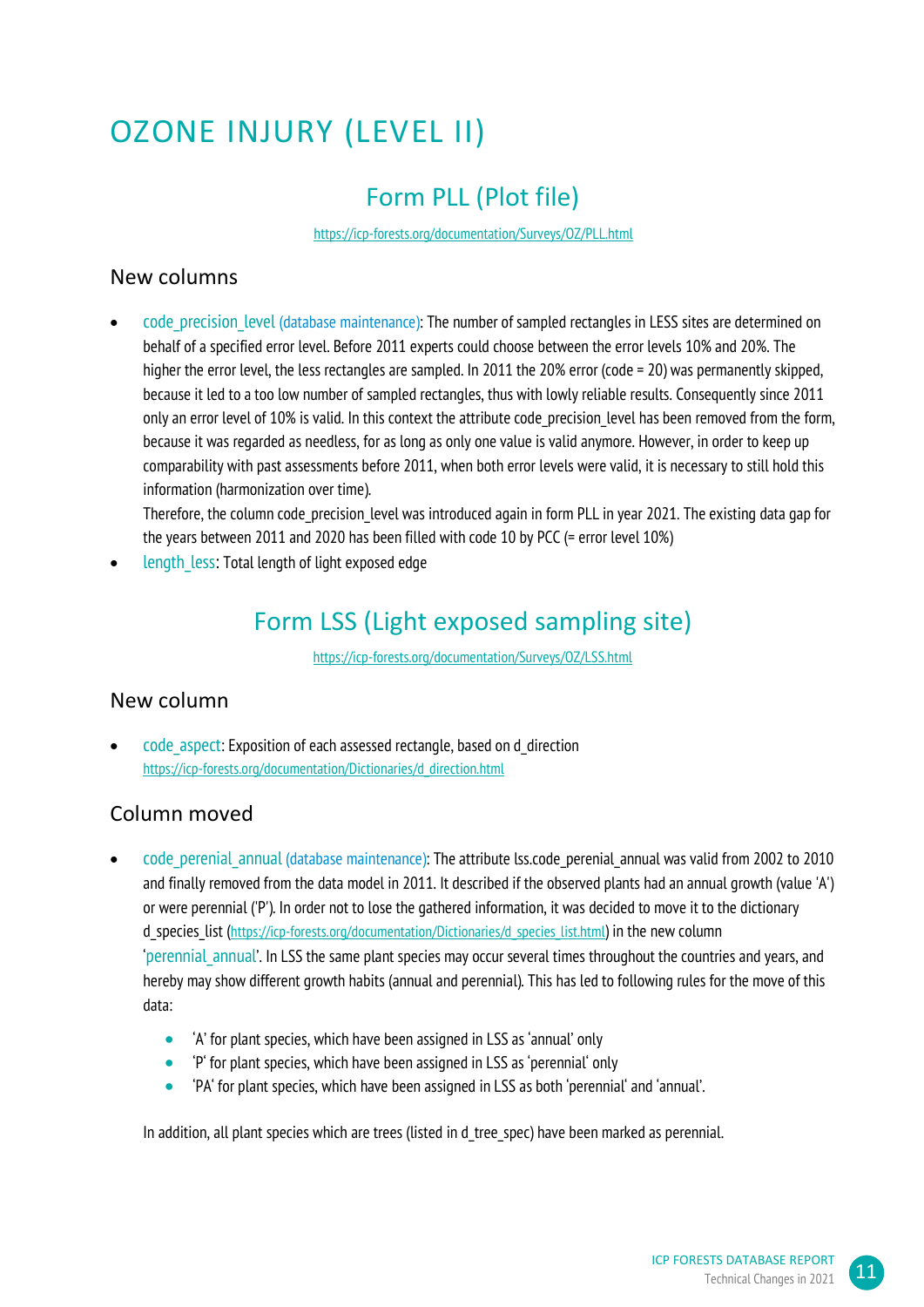# **Overall**

https://icp-forests.org/documentation/Surveys/OZ/index.html

## Redundancy cleanup between species code and species name (database maintenance)

In LTF, OTS and LSS the observed species were described twice: first as a code (using codes from dictionaries d species list or d tree spec) and second using the scientific name (free text). In many cases these two statements did not match perfectly. Most of the times this was simply caused by typing errors in the scientific name, but however there are cases with different species given in the code and in the name column. Sometimes this was due to synonym names but sometimes there were clear contradictions between code and name.

In order to avoid such contradictions in future, only the species code shall remain and the scientific name column was removed from forms used for the data submission.

In the final database the scientific name columns are kept for the moment.

In case the code and the name both described the same species, the species name has been deleted. For unsolved cases where the code differs from the name both are kept.

Please download your data to check it for any unsolved cases.

Please solve those problems and resubmit the corrected survey years.

As soon as there are no more conflicts in the data, the name columns will be removed.

## New dictionary columns

d species list (database maintenance): On the suggestion of ozone chair there was a need to add certain plant characteristics for better analysis options. In detail it is about the woodiness of plants (woody or non woody), the plant type (broadleaf or conifer) and the type of leave loss (deciduous or evergreen). As a first start the values of the plants were already handed over to the PCC by Elena Gottardini.

Now in d species list following three attributes have been added:

- $\bullet$  woody:  $W = W$ oody, NW = Not woody
- plant type:  $B =$  Broadleaf, C = Conifer
- $\bullet$  leaves loss: D = Deciduous, E = Evergreen

The attributes have been filled with the values from Elena Gottardini.

In addition, all plant species which are trees (listed in d tree spec) have been marked as woody. !!! Please take note that current values are not complete and need to be doublechecked by a botanist. The PCC would welcome if experts from the community could give us feedback here and help to complete the list. !!!

https://icp-forests.org/documentation/Dictionaries/d\_species\_list.html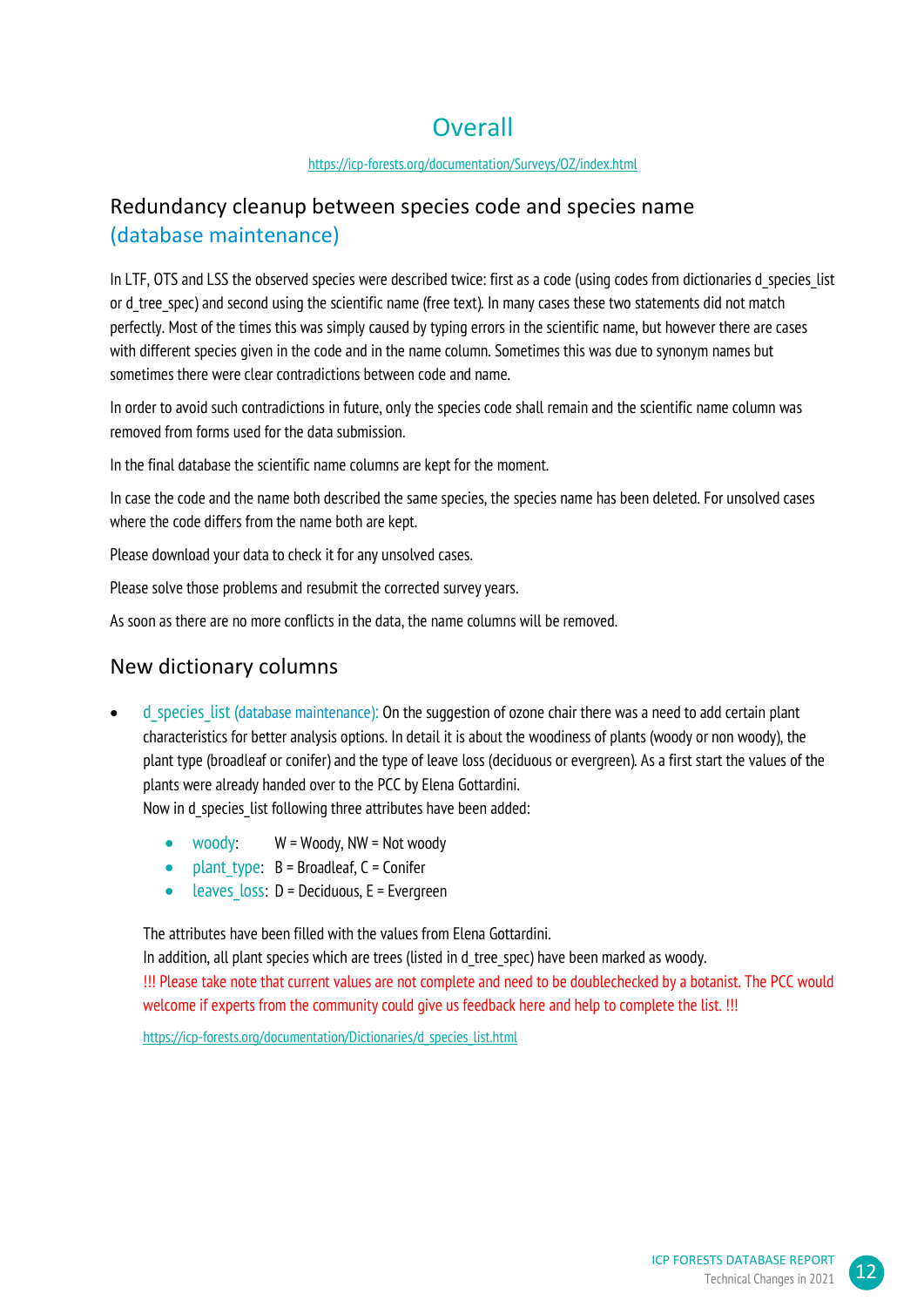# SOIL (LEVEL I AND II)

# New survey S1 (Level I)

https://icp-forests.org/documentation/Surveys/S1/index.html

The new survey Soil Level I has been implemented.

It uses the same structure as the Soil Level II survey.

As decided at the Expert Panel Meeting 2019, Bruno de Vos provided a harmonized dataset of all Level I Soil data available at the FSCC.

All partners are asked now to download and check their data from the ICP Forests data portal.

Corrections and additions should be resubmitted.

The survey can be used from now on to submit additional Soil Level I data if available.

# Form PRF (Profile description)

https://icp-forests.org/documentation/Surveys/SO/PRF.html

#### New dictionary columns

d soil adjective (database maintenance): Qualifier definitions used in the soil profile description come from the WRB (world reference base). Meanwhile the WRB has published several versions and some qualifiers are not valid anymore. For better documentation and control of the code's validity, in d soil adjective a column for each WRB publication was added, which currently are: FAO\_1988, WRB\_1998, WRB\_2006\_2007 and WRB\_2014\_2015 (see screenshot below).

The new columns have a value of either 0 or 1, meaning the qualifier code is either not valid (= 0) or valid (= 1) in the respective WRB-version. As a source we used a list received from the panel chair Nathalie Cools. https://icp-forests.org/documentation/Dictionaries/d\_soil\_adjective.html

## Dictionaries > d soil adjective

#### d\_soil\_adjective

Last change: 2021.8

| CODE                 | <b>DESCRIPTION</b>                               |      | <b>FROM YEAR</b> | TO YEAR FAO 1988 | <b>WRB 1998</b> | <b>WRB 2006 2007</b> | <b>WRB 2014 2015</b> |
|----------------------|--------------------------------------------------|------|------------------|------------------|-----------------|----------------------|----------------------|
| $\overline{a}$       | Andic in GL, Aric in AT, Albic in all other RSGs | 1984 |                  |                  | 0               | $\boldsymbol{0}$     |                      |
| aa                   | Aluandic                                         | 1984 |                  | $\mathbf{0}$     | 0               |                      |                      |
| aab                  | Taptaluandic                                     | 1984 |                  | $\mathbf{0}$     | 0               |                      | 0                    |
| ab                   | Albic                                            | 1984 |                  | $\mathbf{0}$     |                 |                      |                      |
| <b>CONTROL</b><br>AB | Albeluvisolic                                    | 1984 |                  | $\mathbf{0}$     |                 |                      |                      |

 d\_soil\_specifier (database maintenance): Comparable to the qualifiers (previous issue), also the specifiers are defined by the WRB (world reference base). Accordingly, also in d soil specifier a new column was added for each WRB publication, which are at current state: WRB 1998, WRB 2006 2007 and WRB 2014 2015 (see screenshot below).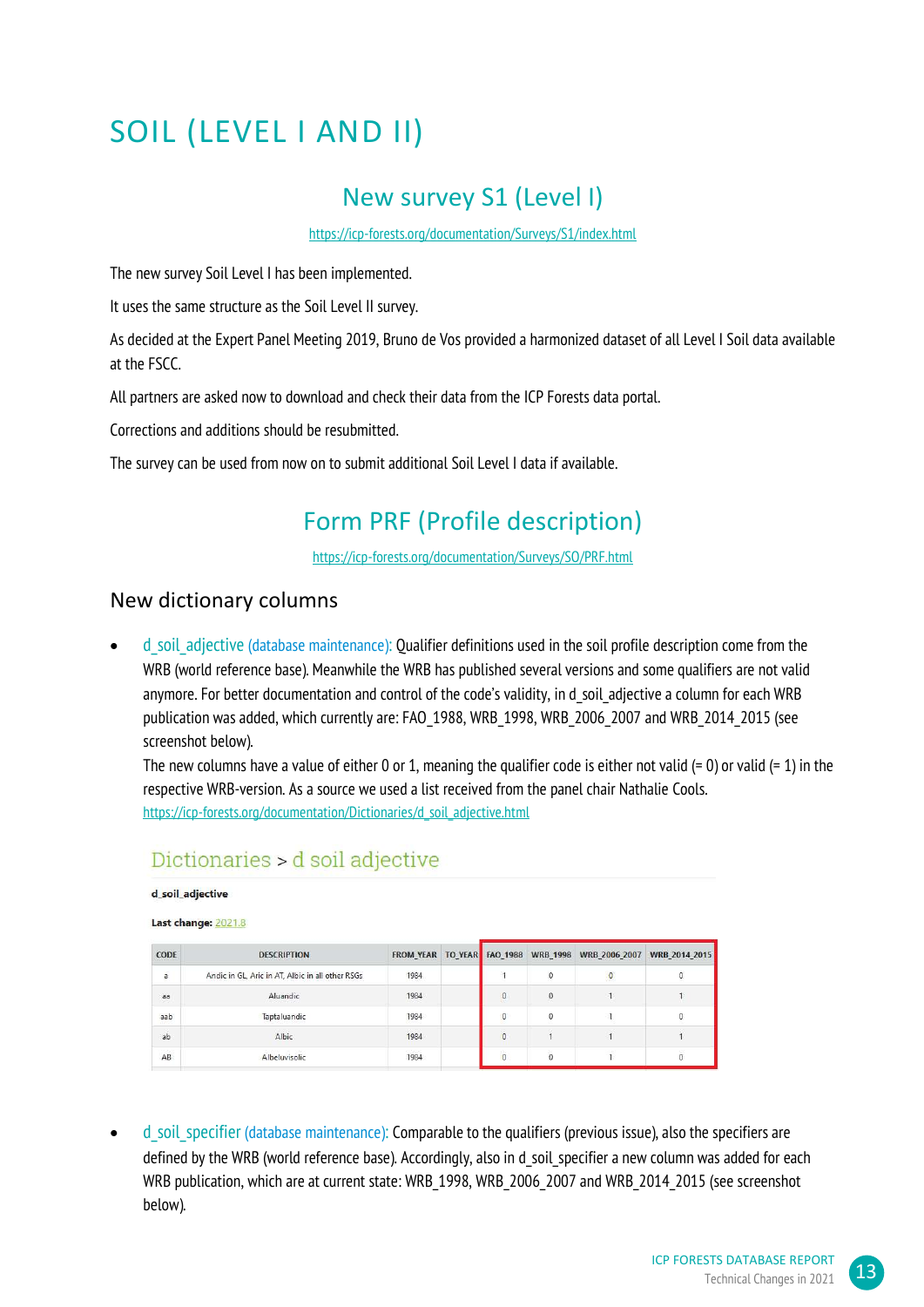The new columns have a value of either 0 or 1, meaning the specifier code is either not valid (= 0) or valid (= 1) in the respective WRB-version. As a source we used a list received from the panel chair Nathalie Cools https://icp-forests.org/documentation/Dictionaries/d\_soil\_specifier.html

## Dictionaries > d soil specifier

#### d\_soil\_specifier

Last change: 2021.8

| <b>CONTRACTOR</b><br>CODE | <b>DESCRIPTION</b>                  | <b>FROM YEAR</b> | <b>TO YEAR</b> | <b>WRB 1998</b> | <b>WRB 2006 2007</b> | <b>WRB 2014 2015</b> |
|---------------------------|-------------------------------------|------------------|----------------|-----------------|----------------------|----------------------|
| $\overline{a}$            | Ano-                                | 1984             |                | 0               |                      |                      |
| $\mathbf b$               | Thapto-                             | 1984             |                |                 |                      |                      |
| $\sf c$                   | Cumuli-                             | 1984             |                |                 |                      | $\theta$             |
| d                         | Bathi- (1998) or Bathy- (2006,2007) | 1984             |                |                 |                      |                      |
| $\mathsf{e}$              | Panto-                              | 1984             |                | 0               | $\Omega$             |                      |

#### New column

eff\_soil\_depth: The effective soil depth replaces 3 attributes: rooting\_depth, rock\_depth and obstacle\_depth. The effective soil depth is the depth from top of mineral soil to the continuous rock in cm. Use '999' to report depths known to be deeper than 100cm without knowing the exact depth.

The previous three attributes will stay in the database for documentation, but cannot be resubmitted.

#### New tests

 Qualifiers and specifiers (database maintenance) will now be tested during a submission, if they match the given WRB-publication. In case of a mismatch, the system will respond with an error.

#### Columns moved

code\_humus, code\_water (from PLS to PRF) (database maintenance): The attributes humus type (code\_humus) and water availability (code water) were considered as constant variables so far. Consequently, they were stored in the plot file (PLS) as a general characteristic for the whole plot. However, both attributes turned out to be variable in space and time on some plots. Thus both attributes, code humus and code water, have been moved now to the profile description (PRF) in order to store them more 'locally'. This happened in accordance with the following rules:

Case 1: Code humus and code water were copied to all profiles which already existed in PRF at the respective plot and survey\_year

**Case 2:** For the rest of the profiles, having no matching plot and year in PRF, code humus and code water were copied into 'dummy lines'. These hold only a minimum of information: code\_country, code\_plot, survey\_year, profile pit id, date profile desc. As a special feature, all these dummy lines have profile pit id '999' as a wildcard.

| code_country<br>smallint | code_plot<br>integer | survey_year<br>smallint | profile_pit_id<br>character varying (4) | date_profile_desc<br>date | code_water<br>smallint | code_humus<br>smallint |  |
|--------------------------|----------------------|-------------------------|-----------------------------------------|---------------------------|------------------------|------------------------|--|
|                          | 801                  | 1996 999                |                                         | 1996-07-26                |                        |                        |  |
|                          | 801                  |                         | 2012 2715                               | 2012-10-10                |                        |                        |  |

Excerpt from so prf: The 1<sup>st</sup> line is a dummy a line. It has been newly added, and all attributes are empty except for the ones shown in the screenshot. The  $2<sup>nd</sup>$  line is regular, here just code water and code humus have been added.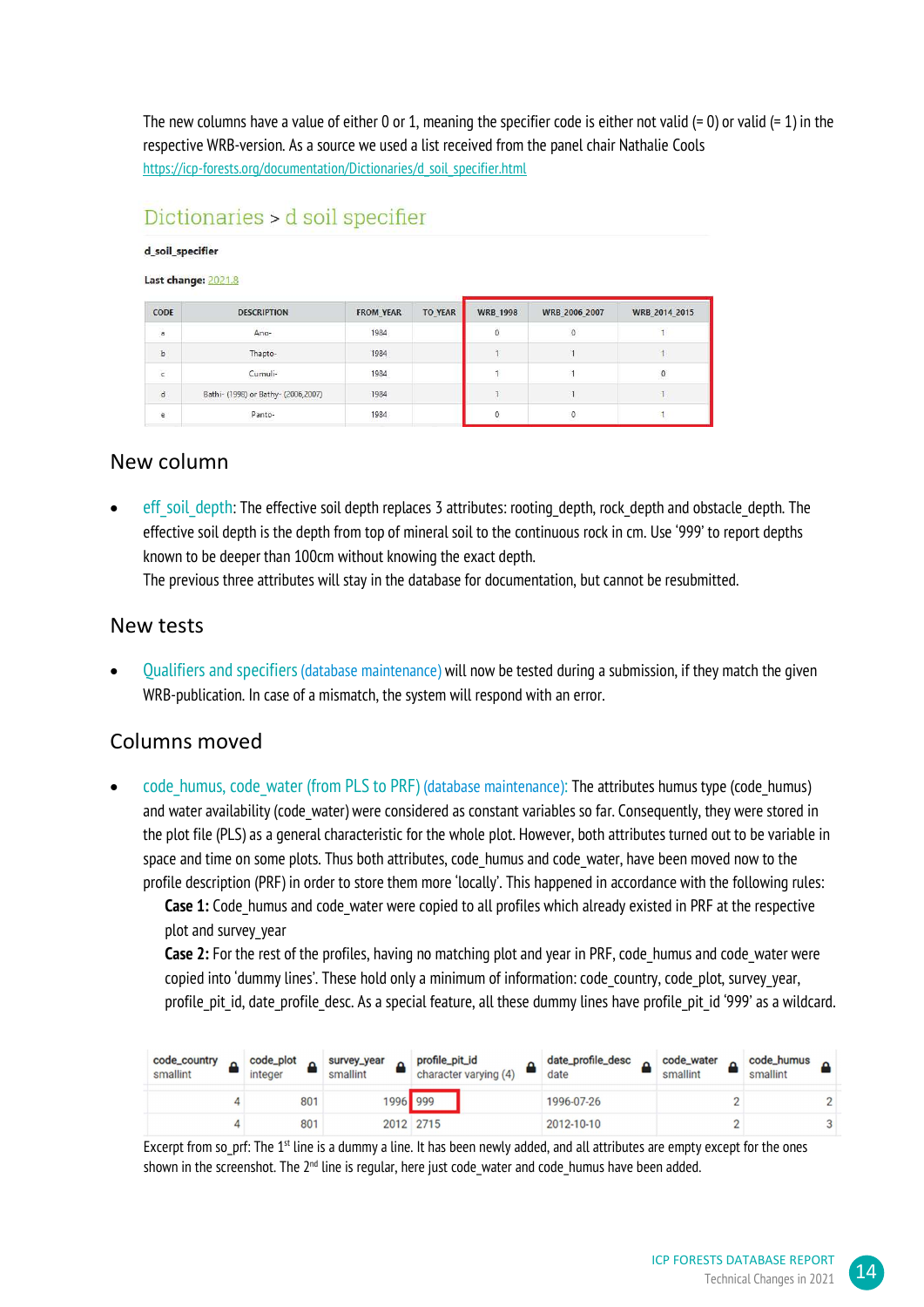# Form SOM (Soil analysis)

https://icp-forests.org/documentation/Surveys/SO/SOM.html

#### New column

 $\bullet$  P ox: Acid ammonium oxalate extractable P (mg/kg)

# SOIL SOLUTION (LEVEL II)

# Forms SSM and SSO (Measurements)

https://icp-forests.org/documentation/Surveys/SS/SSM.html

## Merged forms SSM and SSO (database maintenance)

The form SSO (optional measurements) has been merged into SSM (mandatory measurements). Both forms have been merged in the final dataset anyway in a form called "SSM". The submission of two separated forms which have to be merged caused several problems in the past. Merging optional and mandatory forms into one data form has been done for all surveys following this structure (e.g. deposition).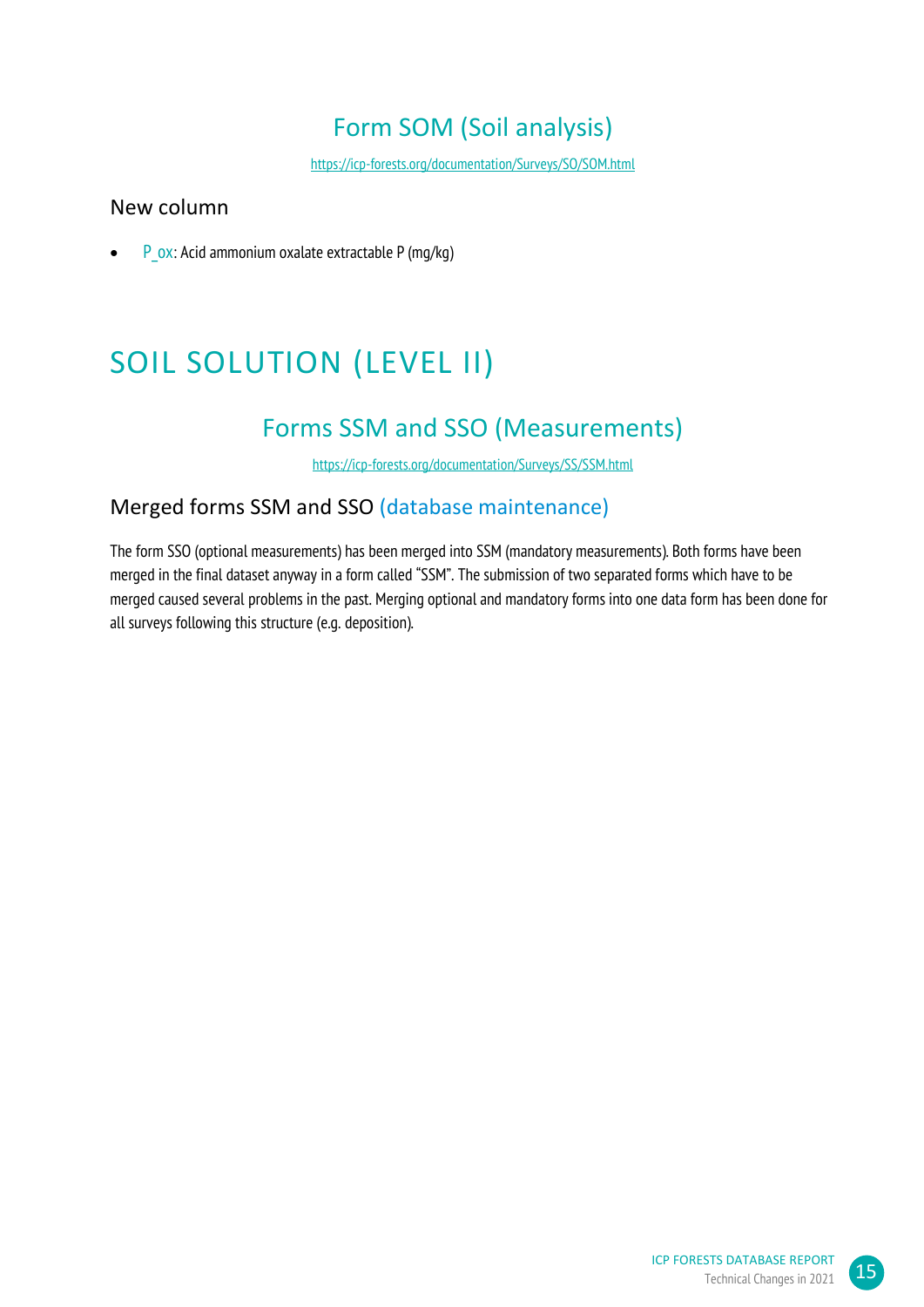# FOLIAGE (LEVEL I AND II)

## New survey F1 (Level I)

https://icp-forests.org/documentation/Surveys/F1/index.html

Some countries do conduct the foliage survey on Level I plots regularly.

So far this data could not be submitted to the official ICP Forests database as there was no survey "Foliage Level I" implemented.

This survey has now been created and can be used also to submit data from the past.

!!! The PCC would like to encourage all partners to submit this data if available. !!!

# Form LQA (Laboratory information)

https://icp-forests.org/documentation/Surveys/FO/LQA.html

#### New tests

All tests are documented here: https://icp-forests.org/documentation/Tests/FO.html#LQA

 pretreatment methods (database maintenance): The manual recommends certain pretreatment methods for the measurement of different elements.

Now, tests will check if the combination of element and pretreatment method is reasonable. In dependence of the combination, the system will give …

- a warning, if the combination is possible but not recommended, e.g. pretreat copper with open digestion PB02- PB06
- an error, if the combination makes no sense, e.g. pretreat copper with open digestion PB07-PB08

As a source, EP chair Alfred Fuerst contributed a table overview of all valid combinations. It is published as explanatory item 210 in the online documentation.

- determination methods (database maintenance): The same as with the pretreatment methods (previous issue), the manual also recommends certain determination procedures for the analysis of elements. Tests are checking now if the combination of element and determination method is reasonable. In dependence of the combination, the system will give …
	- a warning, if the combination is possible but not recommended, e.g. determine cadmium with ICP-AES (DB08- DB09)
	- an error, if the combination makes no sense at all, e.g. determine cadmium with an element analyser (DA01- DA05)

Panel chair Alfred Fuerst contributed a table overview of all valid combinations. It is published as explanatory item 211 in the online documentation.

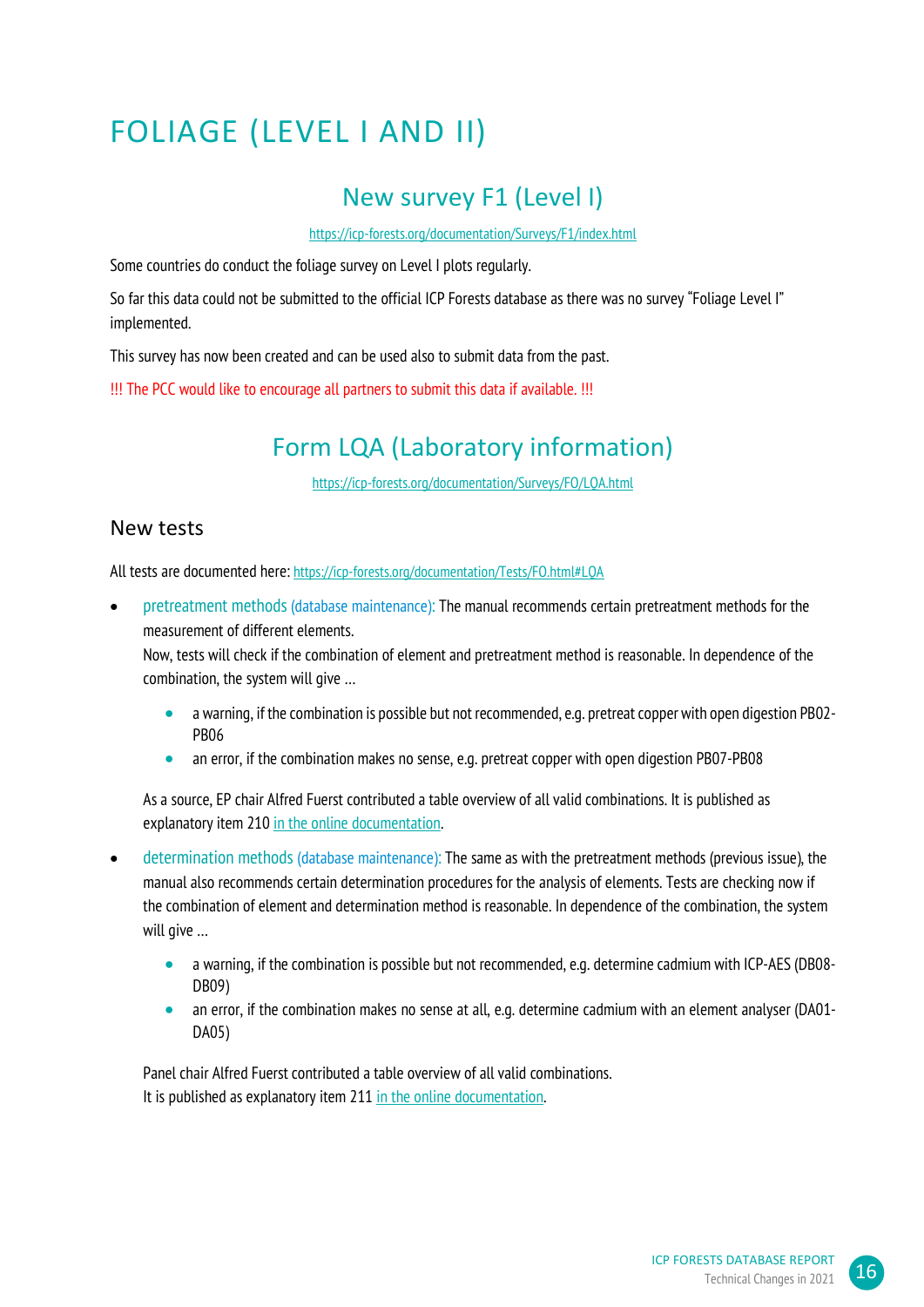# Form FOM (Foliar analysis information)

https://icp-forests.org/documentation/Surveys/FO/FOM.html

#### New tests

All tests are documented here: https://icp-forests.org/documentation/Tests/FO.html#FOM

- Plausible range tests (database maintenance): Foliar analysis information will be tested now for plausible ranges in more detail. There are three levels of checking:
	- General: the element's measurement has to be  $>0$  or  $-1$  (= below quantification limit) otherwise an error will be given
	- Specific: In dependence of tree species and leaves type, the measurements have to lie in a specific range, otherwise the system will give a warning.
	- Miscellaneous: If the tree species and / or leaves type is not available, then the value will be tested for a more general range.

As data source, EP chair Alfred Fuerst elaborated a new list of plausible ranges based on current data. In accordance, the updated ranges are published in manual part XII, Version 2020-2 (annex II).

## Merged forms FOM and FOO (Measurements) (database maintenance)

In level II, the form FOO (optional measurements) has been merged into FOM (mandatory measurements). Both forms have been merged in the final dataset anyway in a form called "FOM". The submission of two separated forms which have to be merged caused several problems in the past. Merging optional and mandatory forms into one data form has been done for all surveys following this structure (e.g. deposition).

# LITTERFALL (LEVEL II)

# Form LFM (Analysis information)

https://icp-forests.org/documentation/Surveys/LF/LFM.html

#### New columns

Heavy metals: Five new columns were added for heavy metals: Arsenic - As (ng/g), Chromium - Cr ( $\mu$  g/g), Cobalt-Co ( $\mu$  g/g), Mercury - Hg (ng/g) and Nickel – Ni ( $\mu$  g/g)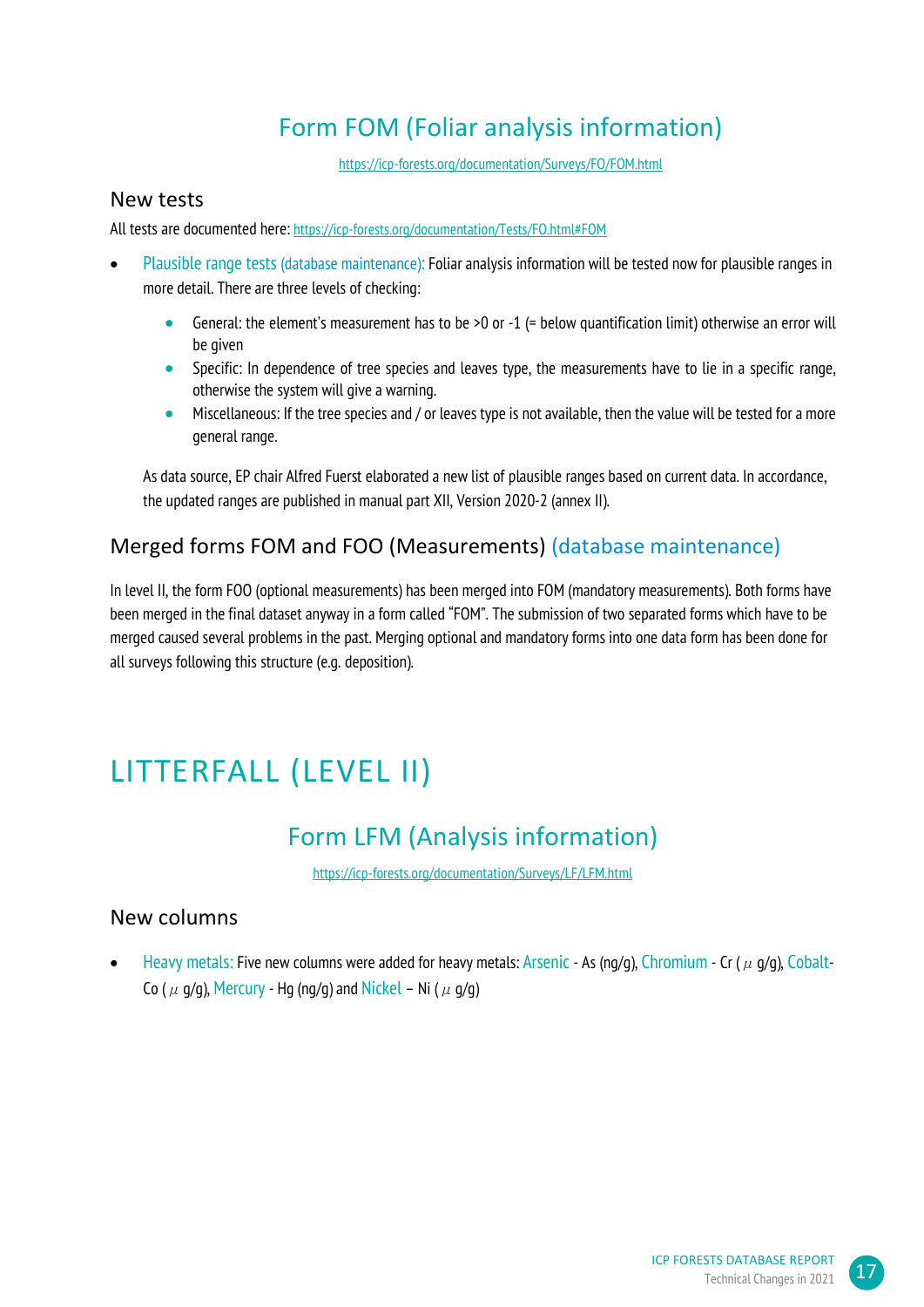# AIR QUALITY (LEVEL II)

# **Overall**

https://icp-forests.org/documentation/Surveys/AQ/index.html

### Tests updates

 Plausiblity limits: The plausibility limits of O3, NH3 AND NO2 (passive monitoring) were updated in AQB, AQP and COL.

New limits are indicated with green colour:

- $\bullet$  0<sub>3</sub>: 5 200 µg m<sup>3</sup>
- NH<sub>3</sub>:  $0.1 40 \mu q \, m^3$
- $NO_2$ : 0.2 40 µg m<sup>3</sup>

# GROUND VEGETATION BIOMASS AND NUTRIENTS ANALYSES (LEVEL II)

# Forms GBM and GBO (Measurements)

https://icp-forests.org/documentation/Surveys/GB/GBM.html

## Merged forms GBM and GBO (Measurements) (database maintenance)

The form GBO (optional measurements) has been merged into GBM (mandatory measurements). Both forms have been merged in the final dataset anyway in a form called "SSM". The submission of two separated forms which have to be merged caused several problems in the past. Merging optional and mandatory forms into one data form has been done for all surveys following this structure (e.g. deposition).